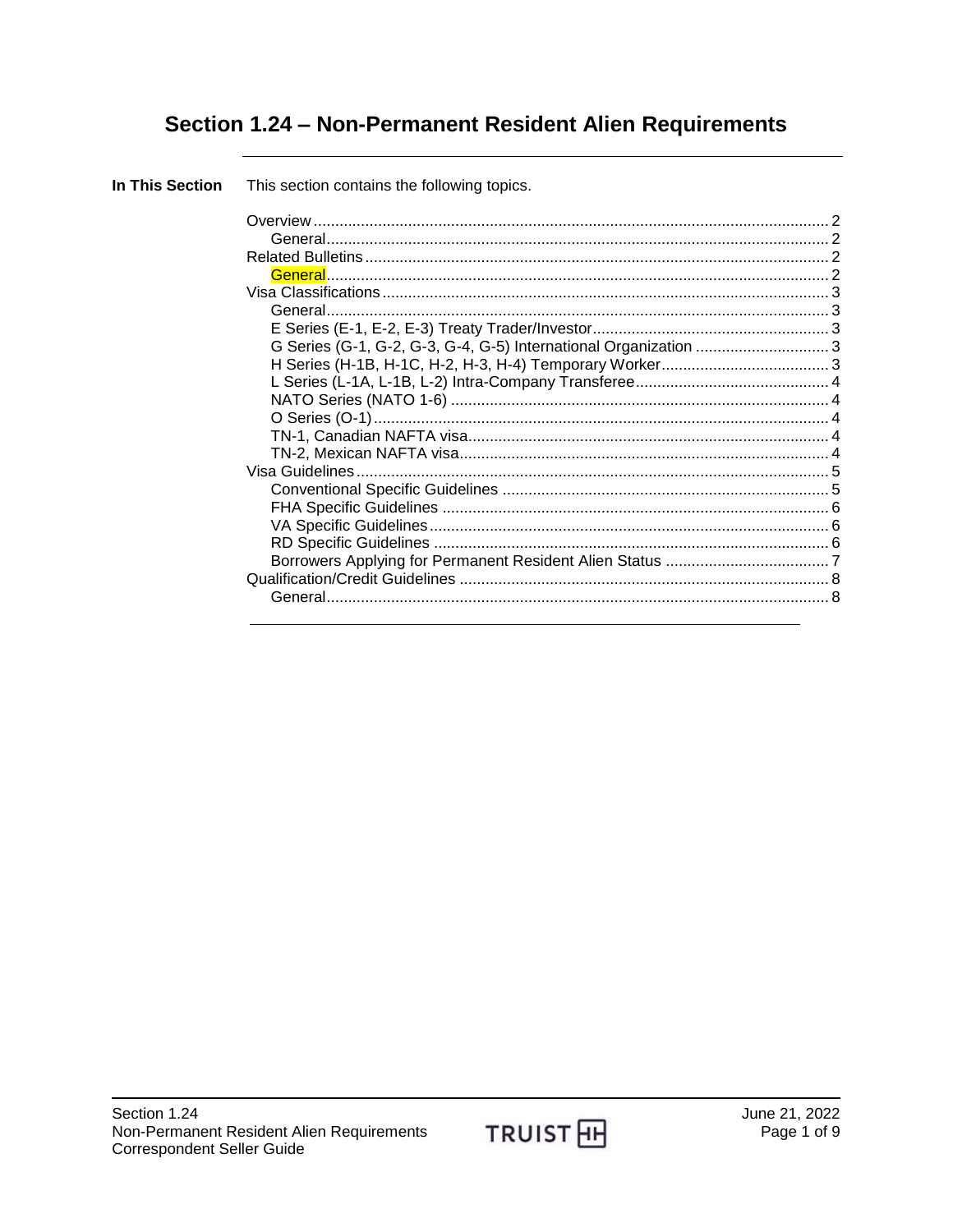#### <span id="page-1-0"></span>**Overview**

<span id="page-1-1"></span>

| General | Non-permanent resident aliens are non-United States citizens who are permitted<br>to reside in the United States on a temporary basis and may have been granted<br>authorization to work in the U.S. by the U.S. Citizenship & Immigration Services<br>(USCIS).                                                                                                                                                                                          |
|---------|----------------------------------------------------------------------------------------------------------------------------------------------------------------------------------------------------------------------------------------------------------------------------------------------------------------------------------------------------------------------------------------------------------------------------------------------------------|
|         | • There are two criteria for a "non immigrant" to be permitted to reside in the U.S.<br>The borrower must provide proof of <i>legal residency</i> and proof of their <i>legal</i><br>purpose in the U.S. (i.e., work, travel, etc.).                                                                                                                                                                                                                     |
|         | Visa status allows a borrower to enter the U.S. for various reasons for a certain<br>$\bullet$<br>period of time, as well as providing both legal non-permanent residency and<br>legal purpose.                                                                                                                                                                                                                                                          |
|         | The following non-immigrants are ineligible for financing:<br>$\bullet$<br>Foreign Nationals (Non-Resident Aliens) – excludes Foreign Nationals from<br>Canada and Mexico working under the terms of NAFTA;<br>Borrowers with temporary protected status;<br>Borrowers with diplomatic immunity;<br>$\bullet$                                                                                                                                            |
|         | Non-permanent resident aliens as non-occupying co-borrowers;<br>$\bullet$<br>Non-U.S. citizens with no lawful residency in the U.S.                                                                                                                                                                                                                                                                                                                      |
|         | Either a copy of the unexpired visa or an acceptable I-797 Notice of<br>$\bullet$<br>Action/Notice of Approval form with valid extension dates and the I-94<br>Arrival/Departure Receipt must be included in the loan file evidencing one of the<br>visa classifications listed below. No other visas are acceptable. For more<br>information and a complete list of visa classifications, visit the USCIS website at<br>www.uscis.gov/portal/site/uscis |

#### <span id="page-1-2"></span>**Related Bulletins**

<span id="page-1-3"></span>**General** Related bulletins are provided below in PDF format. To view the list of published bulletins, select the applicable year below.

- [2022](http://www.truistsellerguide.com/manual/cor/bulletins/Related%20Bulletins/2022/CNonPerm2022.pdf)
- $2021$  $2021$
- $2020$  $2020$
- $2019$

**Note:** There were no bulletins issued in 2019.

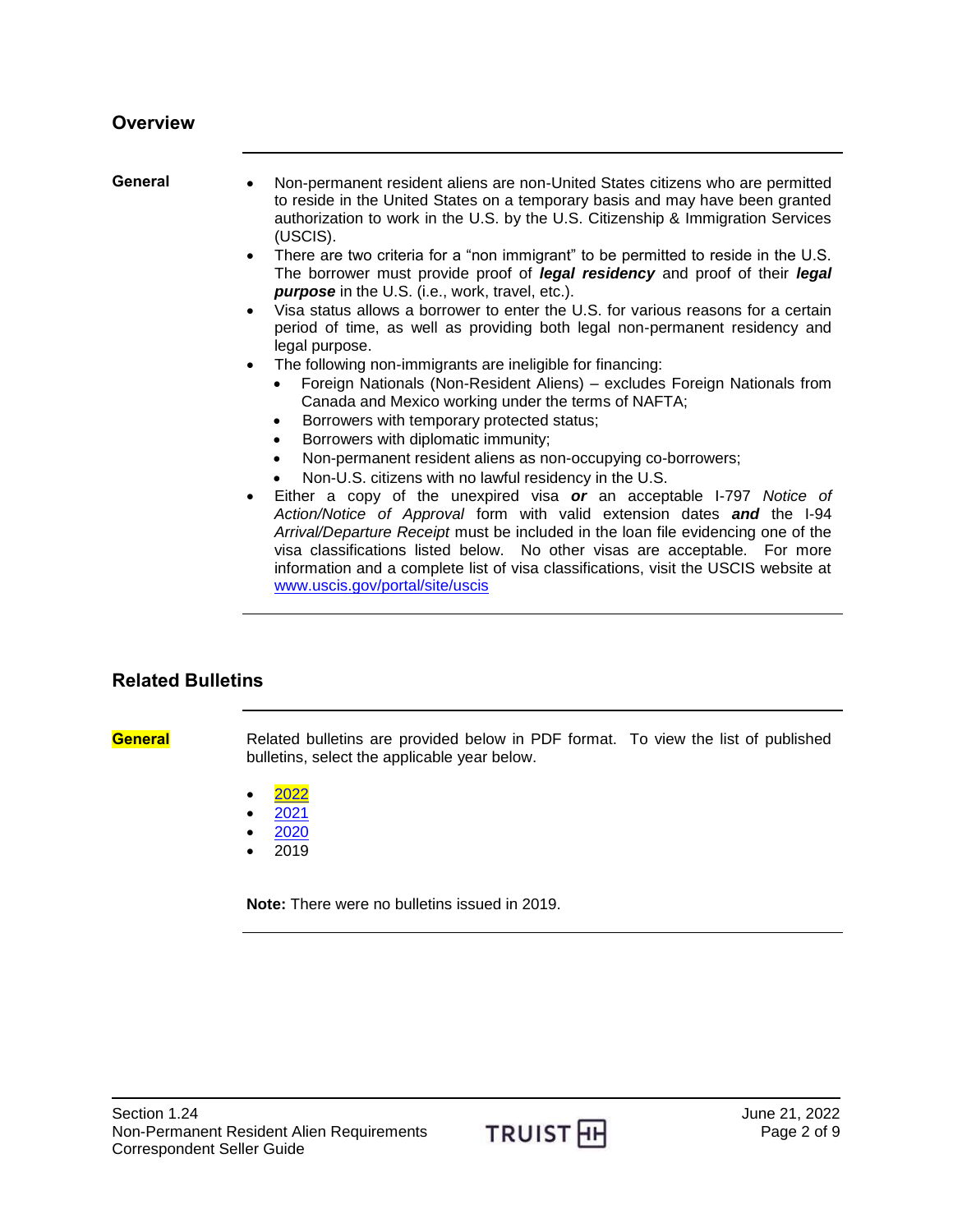### <span id="page-2-0"></span>**Visa Classifications**

<span id="page-2-4"></span><span id="page-2-3"></span><span id="page-2-2"></span><span id="page-2-1"></span>

| Applies to nationals of countries with which the United States has a treaty<br>concerning commerce and navigation who are coming to the United States to<br>carry out "substantial" trade, between the United States and the treaty country,<br>or to direct operations of an enterprise in which the national has invested.<br>If the applicant is not the principal investor, he or she must be employed in a<br>supervisory, executive, or highly specialized skill capacity. |
|----------------------------------------------------------------------------------------------------------------------------------------------------------------------------------------------------------------------------------------------------------------------------------------------------------------------------------------------------------------------------------------------------------------------------------------------------------------------------------|
|                                                                                                                                                                                                                                                                                                                                                                                                                                                                                  |
| Applies to employees of international organizations that are located in the United<br>States.<br>Some examples include the United Nations, Red Cross, World Bank, UNICEF<br>and the International Monetary Fund.<br>Verification that the applicant does not have diplomatic immunity must be<br>obtained from the applicant's employer and/or by viewing the applicant's<br>passport.                                                                                           |
| Applies to persons in specialized knowledge along with at least a bachelor's<br>degree or its equivalent, and their immediate family members. For example,<br>architecture, engineering, development projects administered by the Department<br>of Defense, mathematics, physical sciences, social sciences, medicine and                                                                                                                                                        |
|                                                                                                                                                                                                                                                                                                                                                                                                                                                                                  |

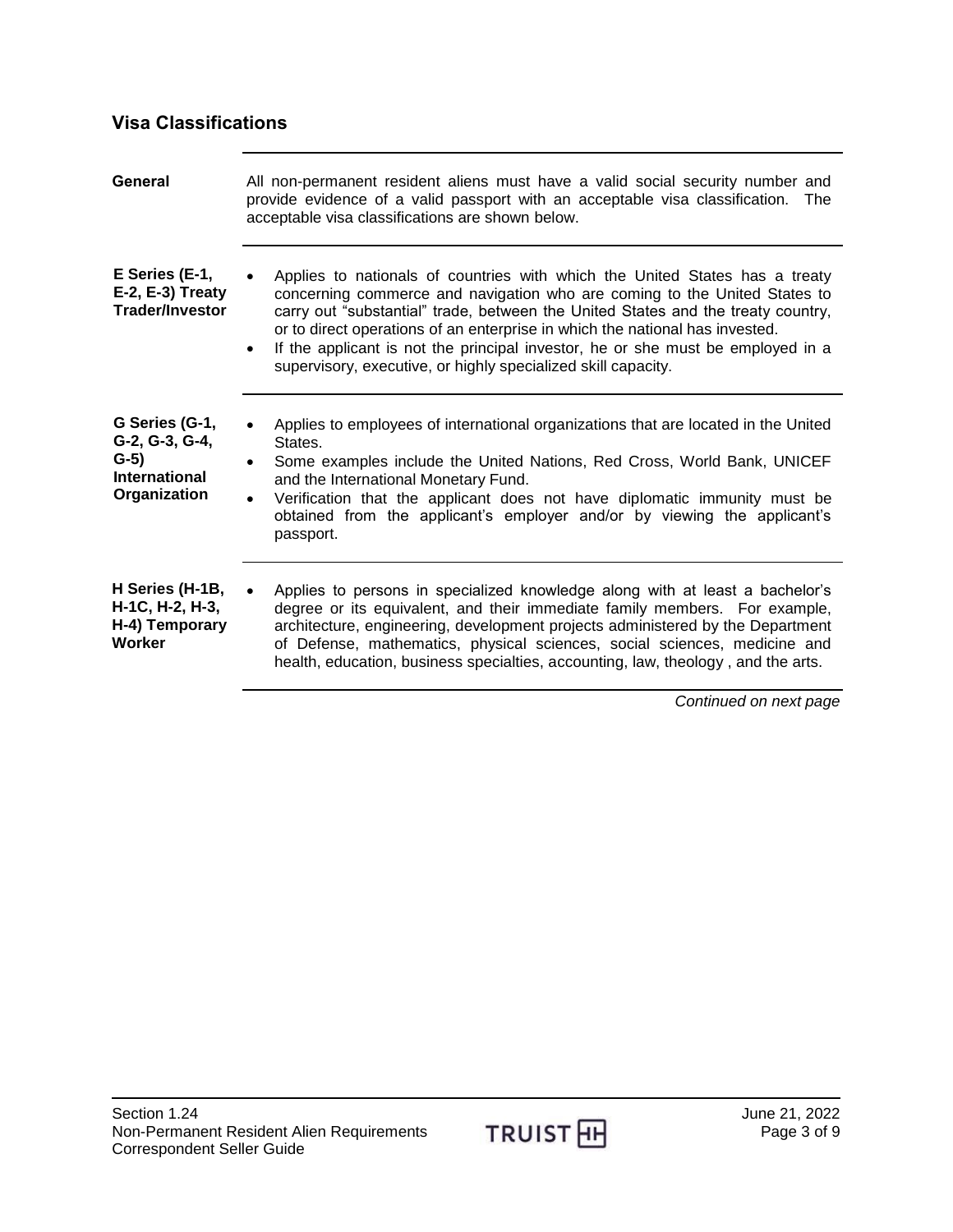## **Visa Classifications,** Continued

<span id="page-3-4"></span><span id="page-3-3"></span><span id="page-3-2"></span><span id="page-3-1"></span><span id="page-3-0"></span>

| L Series (L-1A,<br>L-1B, L-2) Intra-<br>Company<br><b>Transferee</b> | L-1A and L-1B applies to professional employees who have been employed<br>continuously for 1 year by a non-U.S. firm or corporation who are temporarily<br>transferred to an office, branch, or subsidiary of that company in the United<br>States.<br>The L-2 applies to the spouse and children of the L-1 nonimmigrant.<br>$\bullet$ |
|----------------------------------------------------------------------|-----------------------------------------------------------------------------------------------------------------------------------------------------------------------------------------------------------------------------------------------------------------------------------------------------------------------------------------|
| <b>NATO Series</b><br>(NATO 1-6)                                     | Applies to representatives, officials, and experts coming to the U.S. under applicable<br>provisions of the NATO Treaty and their immediate family members.                                                                                                                                                                             |
| O Series (O-1)                                                       | Applies to an individual with extraordinary ability in sciences, arts, education, business<br>or athletics                                                                                                                                                                                                                              |
| TN-1, Canadian<br><b>NAFTA visa</b>                                  | Used by Canadian citizens for professional or business purposes.                                                                                                                                                                                                                                                                        |
| TN-2, Mexican<br><b>NAFTA visa</b>                                   | Used by Mexican citizens for professional or business purposes.                                                                                                                                                                                                                                                                         |

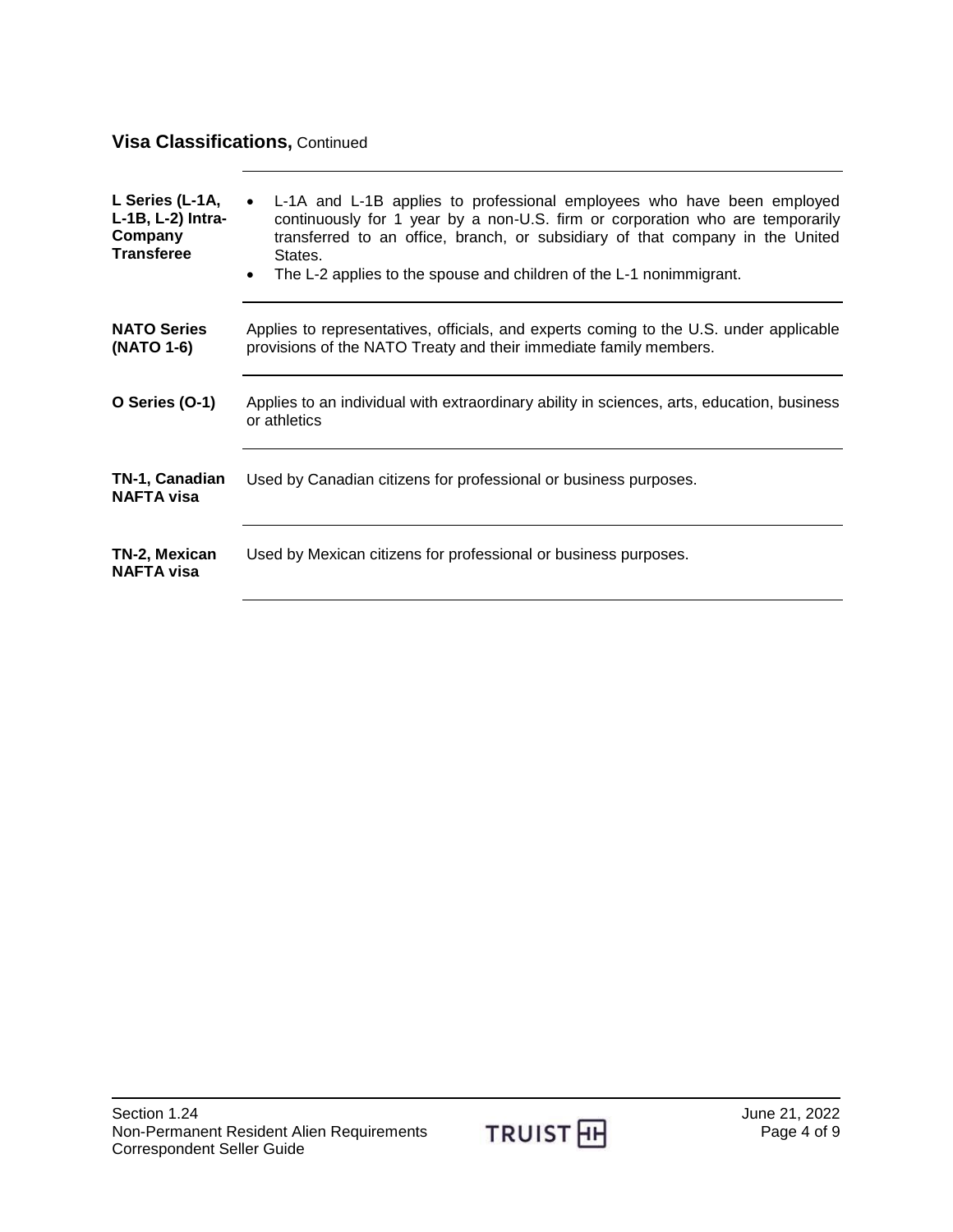<span id="page-4-1"></span><span id="page-4-0"></span>

| <b>Conventional</b><br><b>Specific</b><br><b>Guidelines</b> | These conventional guidelines apply to all conventional products allowing a non-<br>$\bullet$<br>permanent resident alien as an eligible borrower.<br>For non-permanent resident aliens who have an unexpired visa, if the visa will<br>$\bullet$<br>expire within six (6) months of loan application and the borrower has not changed<br>employers, a copy of the employer's letter of sponsorship for visa renewal must<br>be provided. If the borrower is or has changed employers at or after loan<br>application, a valid employment authorization document (EAD) must be obtained.                                                                                                                                                                                                                                                                                                                                                                                                                                                                                                                                                                                                                                                                                                                                                                                                                                                                                                                                                                                                                                                                                                                                                                                                                                                                 |
|-------------------------------------------------------------|----------------------------------------------------------------------------------------------------------------------------------------------------------------------------------------------------------------------------------------------------------------------------------------------------------------------------------------------------------------------------------------------------------------------------------------------------------------------------------------------------------------------------------------------------------------------------------------------------------------------------------------------------------------------------------------------------------------------------------------------------------------------------------------------------------------------------------------------------------------------------------------------------------------------------------------------------------------------------------------------------------------------------------------------------------------------------------------------------------------------------------------------------------------------------------------------------------------------------------------------------------------------------------------------------------------------------------------------------------------------------------------------------------------------------------------------------------------------------------------------------------------------------------------------------------------------------------------------------------------------------------------------------------------------------------------------------------------------------------------------------------------------------------------------------------------------------------------------------------|
|                                                             | Note: Initial EADs are valid for one (1) or two (2) years while the Application for<br>Adjustment of Status (green card) is pending. For EADs expiring within 90 days<br>after the date of loan closing, documentation must be obtained that the borrower<br>has applied for a renewal of their EAD.                                                                                                                                                                                                                                                                                                                                                                                                                                                                                                                                                                                                                                                                                                                                                                                                                                                                                                                                                                                                                                                                                                                                                                                                                                                                                                                                                                                                                                                                                                                                                     |
|                                                             | An I-797 Notice of Action/Notice of Approval with valid dates may be used as<br>$\bullet$<br>sufficient evidence of lawful U.S. residency. This document <i>must</i> reference an<br>acceptable visa classification and indicate an expiration date no earlier than<br>twelve (12) months after loan closing (Note date).<br>If the employer on the I-797 Notice of Action/Notice of Approval is different than<br>$\bullet$<br>the employer listed on the loan application, the I-797 is no longer valid.<br>If either the visa or the I-797 Notice will expire outside the Truist guidelines (visa<br>$\bullet$<br>within six (6) months after loan application, I-797 within twelve (12) months after<br>loan closing), it is acceptable to obtain a letter from the employer documenting the<br>borrower's continued employment and continued visa renewal sponsorship<br>(employer on the loan application must be the same as on the unexpired visa).<br>If a non-permanent resident alien is borrowing with a U.S. citizen, it does NOT<br>$\bullet$<br>eliminate or reduce any visa or other non-permanent resident alien documentation<br>requirements.<br>Due to the inability to compel payment or seek judgment, transactions with<br>$\bullet$<br>individuals who are not subject to United States jurisdiction are not eligible. This<br>includes embassy personnel with diplomatic immunity. Verification the borrower<br>does not have diplomatic immunity can be determined by reviewing the visa,<br>passport or the U.S. Department of State's Diplomatic List at<br>www.state.gov/s/cpr/rls/<br>All borrowers are subject to the Bank Secrecy Act (BSA), the USA PATRIOT Act,<br>$\bullet$<br>the Customer Identification Program (CIP), the Office of Foreign Assets Control<br>(OFAC) and Truist's client risk assessment process. |

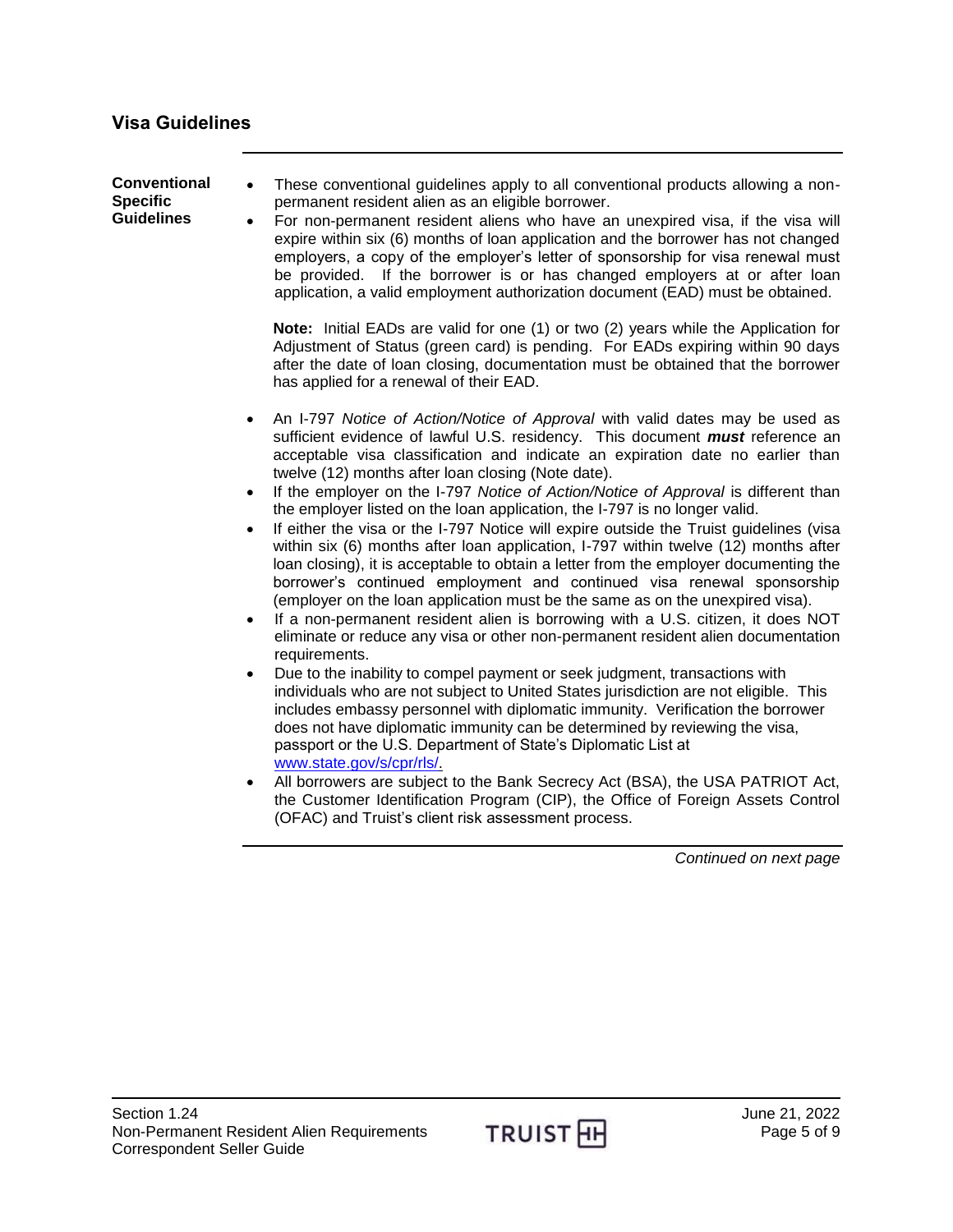### **Visa Guidelines**, Continued

<span id="page-5-2"></span><span id="page-5-1"></span><span id="page-5-0"></span>

| <b>FHA Specific</b><br><b>Guidelines</b> | A non-permanent resident /nonimmigrant is a non US citizen that is not<br>Permanent Resident Alien (green card)/immigrant.<br>Non-permanent Residents /Nonimmigrants are eligible with the following Visa<br>$\bullet$<br>classifications:<br><u>E, G, H, L, NATO, O or TN</u><br>The following must be provided to document eligibility:<br>$\bullet$<br>Valid passport with acceptable Visa classification<br>Evidence of unexpired Employment Authorization Document<br>Borrowers with Diplomatic Immunity are ineligible. |
|------------------------------------------|-------------------------------------------------------------------------------------------------------------------------------------------------------------------------------------------------------------------------------------------------------------------------------------------------------------------------------------------------------------------------------------------------------------------------------------------------------------------------------------------------------------------------------|
| <b>VA Specific</b><br><b>Guidelines</b>  | Reference: See "Permanent Resident Aliens and Non-Permanent Resident Aliens"<br>outlined in Section 2.23: Veterans Administration (VA) Loan Program of the<br>Correspondent Seller Guide.                                                                                                                                                                                                                                                                                                                                     |
| <b>RD Specific</b><br><b>Guidelines</b>  | Reference: See "Eligible Borrowers" in Section 2.24: Rural Development Loan<br>Program of the Correspondent Seller Guide.                                                                                                                                                                                                                                                                                                                                                                                                     |

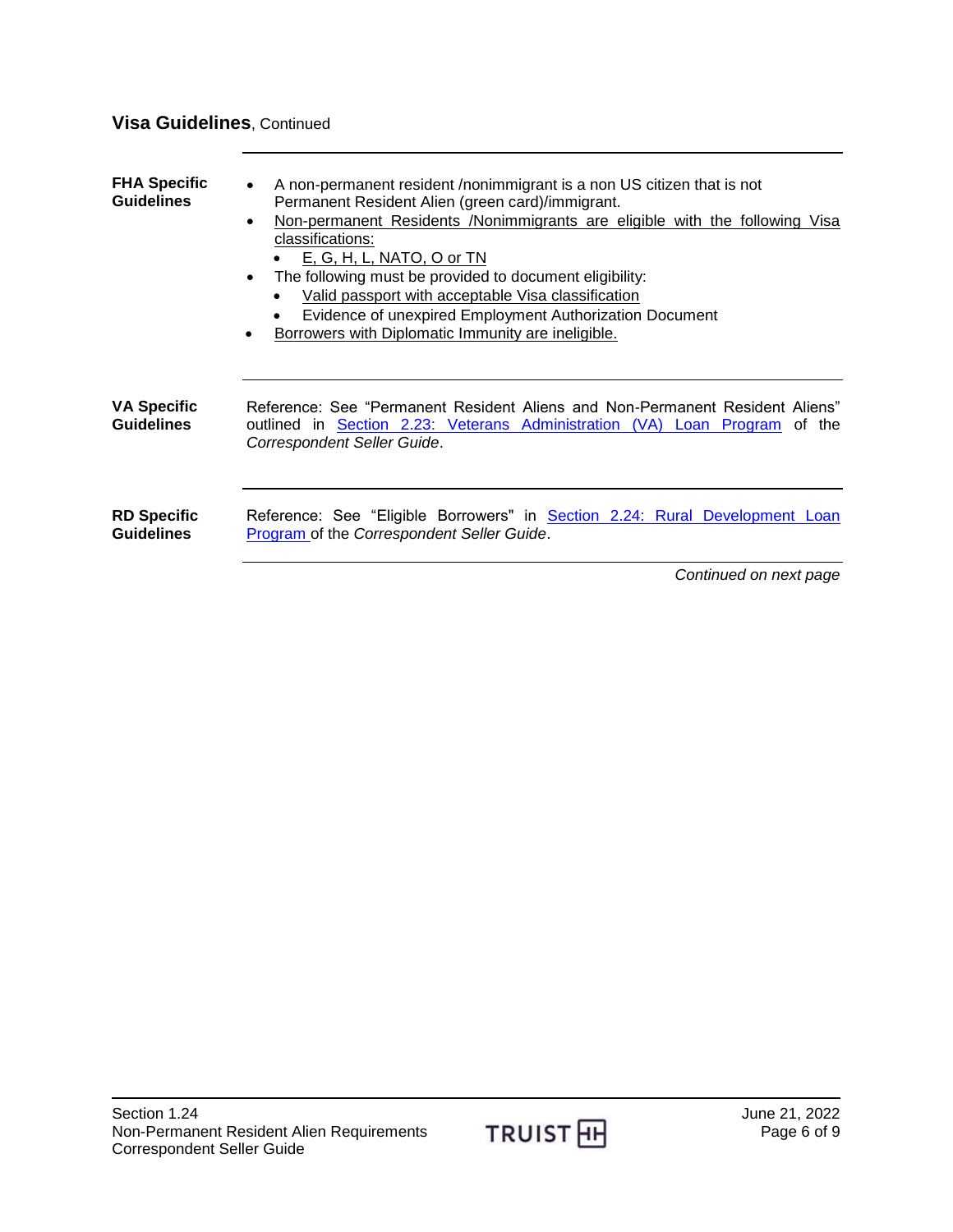#### **Visa Guidelines**, Continued

<span id="page-6-0"></span>**Borrowers Applying for Permanent Resident Alien Status**

- Borrowers in the process of changing their residency status from non-permanent resident alien to permanent resident alien are eligible.
- The following must be included in the loan file:
	- I-797A showing "approved,"
	- letter from employer verifying employment,
	- an unexpired EAD,

**Note:** Initial EADs are valid for one (1) or two (2) years while the Application for Adjustment of Status (green card) is pending. A valid EAD is one that will not expire within 90 days after the date of loan closing. For EADs expiring within 90 days after the date of loan closing, documentation must be obtained that the borrower has applied for a renewal of their EAD.

Non-permanent resident alien visa requirements **do not apply.**

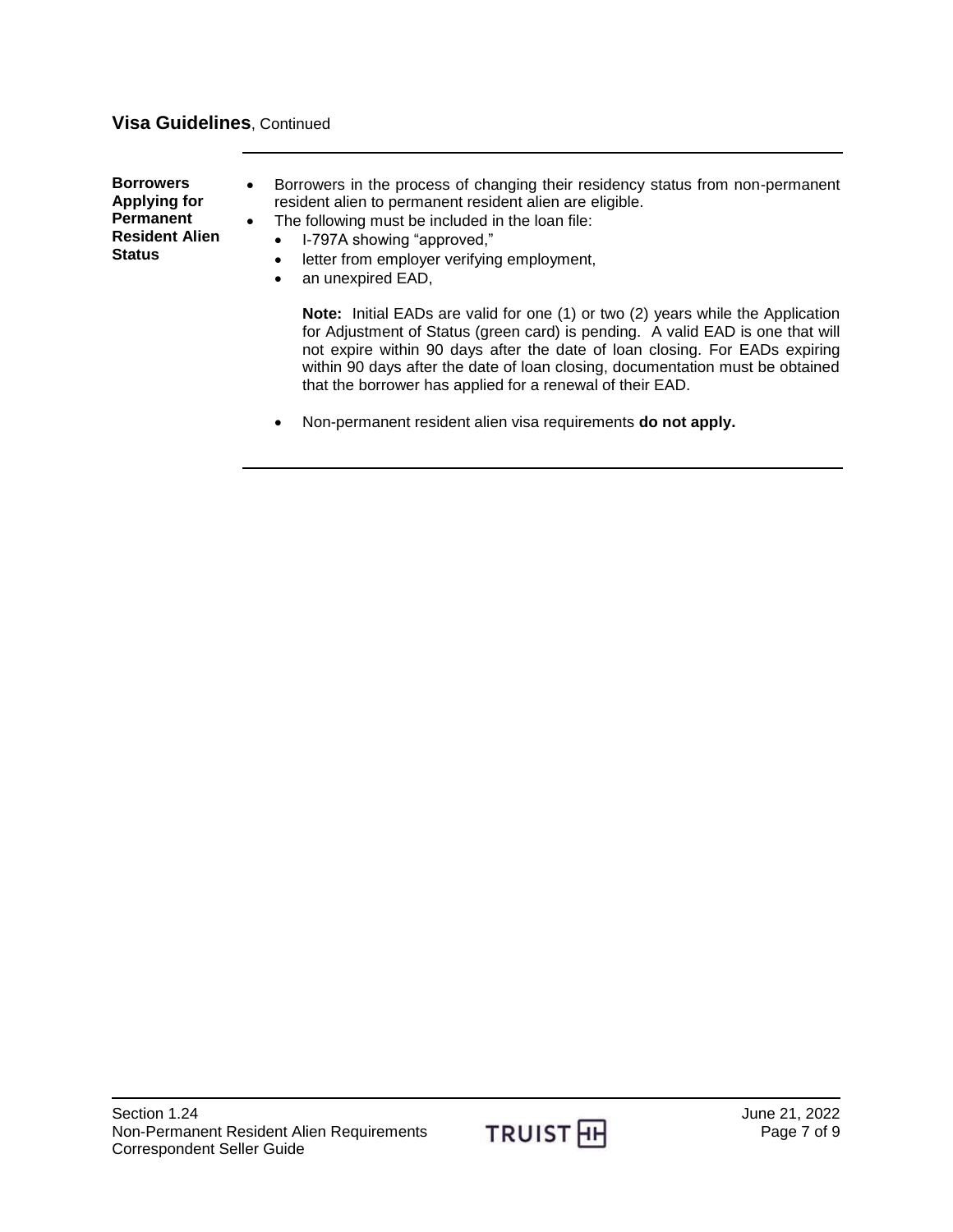#### <span id="page-7-0"></span>**Qualification/Credit Guidelines**

<span id="page-7-1"></span>**General** These qualification/credit guidelines apply to all Truist products. The more restrictive of the product guidelines will apply.

#### **Agency Loan Programs**

- Applies to AUS and non-AUS transactions.
	- Guidelines per the applicable Agency Loan product description apply, except as follows:
		- A valid Social Security Number (SSN) is required for all non-U.S. citizen borrowers.
			- Truist does not allow the use of an Individual Tax Identification Number (ITIN) in lieu of a valid SSN. An ITIN is a nine digit number, beginning with the number 9, issued by the IRS for tax reporting purposes to non-U.S. citizens who are not eligible to obtain an SSN. Individual Tax Identification Number (ITIN) and/or a Matricula Consular Card do not evidence a borrower's right to earn income in the U.S.
		- Credit History
			- Credit History guidelines per the applicable Agency loan product will apply.
			- All borrowers on the loan must meet the minimum required credit score for the loan program they are applying for.
	- The lender must document all sources of funds used for down payments and closing costs. Funds that a non-U.S. citizen borrower recently deposited in a U.S. depository institution are an acceptable source of funds provided all of the following requirements are met:
		- There is documented evidence of funds transfer from the country from which the borrower immigrated,
		- It can be established that the funds belonged to the borrower before the date of the transfer, and
		- The sources of all funds used for closing can be verified just as they would for a borrower who is a U.S. citizen.